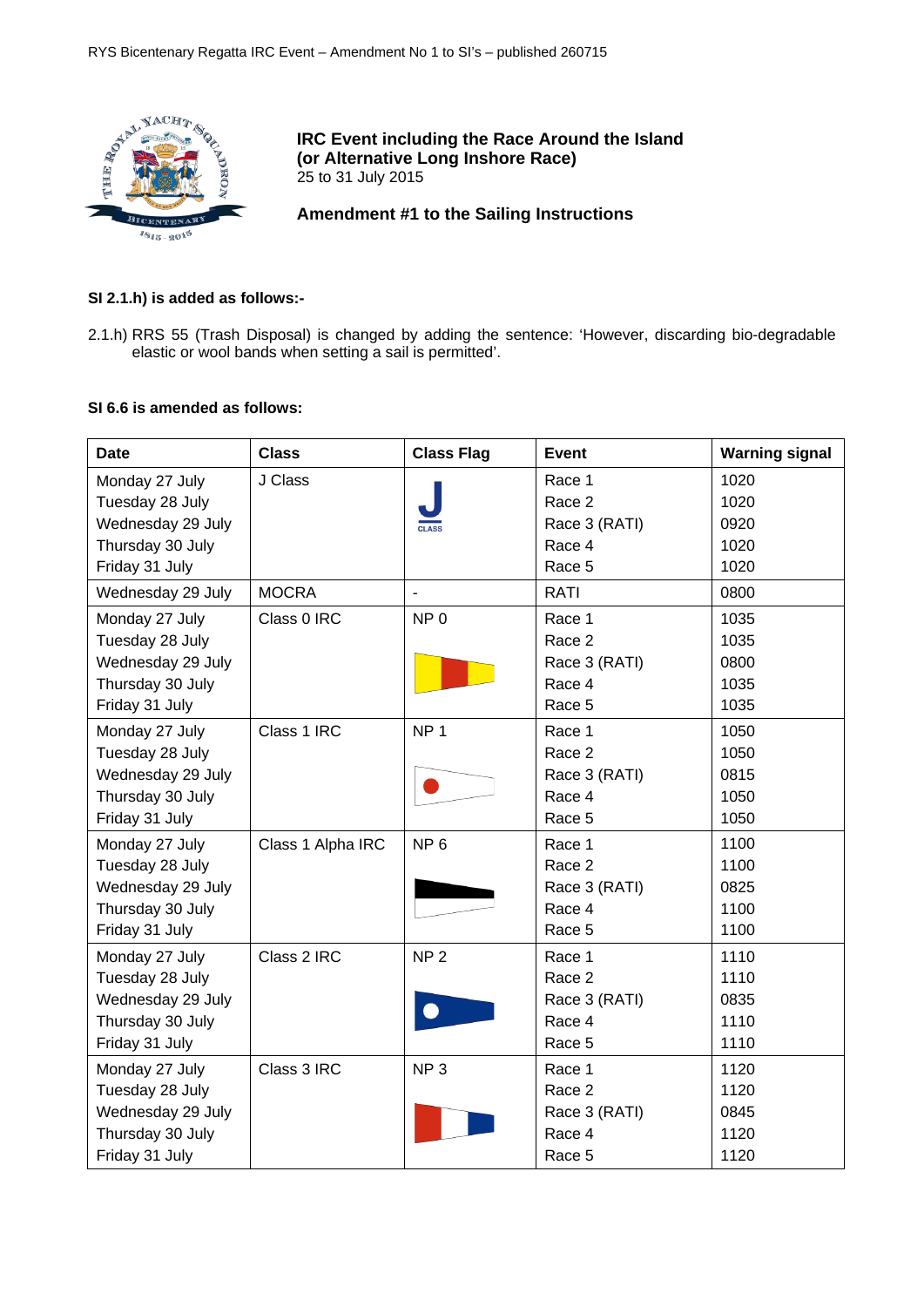| Monday 27 July    | 8m IRC      | NP <sub>8</sub> | Race 1                | 1130 |
|-------------------|-------------|-----------------|-----------------------|------|
| Tuesday 28 July   |             |                 | Race 2                | 1130 |
| Wednesday 29 July |             |                 | Race 3 (Long Inshore) | 0930 |
| Thursday 30 July  |             |                 | Race 4                | 1130 |
| Friday 31 July    |             |                 | Race 5                | 1130 |
| Monday 27 July    | Class 4 IRC | NP <sub>4</sub> | Race 1                | 1140 |
| Tuesday 28 July   |             |                 | Race 2                | 1140 |
| Wednesday 29 July |             |                 | Race 3 (RATI)         | 0855 |
| Thursday 30 July  |             |                 | Race 4                | 1140 |
| Friday 31 July    |             |                 | Race 5                | 1140 |

## **SI 6.4 is amended by adding:**

"In the case of the 8m IRC Class, the race will be a Long Inshore Race, irrespective of weather conditions."

### **SI 10.3 is amended as follows:**

*'10.3 Unless on the first leg of her course having started to the West a yacht shall not pass through any finishing line unless it is a mark of the course or she is finishing'* is deleted and replaced by:-

10.3 A yacht shall not pass through the Royal Yacht Squadron Finishing Line unless she is finishing on that line.

#### **SI 12.1 is amended as follows:**

- *'12.1 Races will be started using RRS 26 with the warning signal made ten minutes before the starting signal. The starting signal, with the exception of Classes 0 IRC and Class 1 IRC, will normally be the warning signal for the next class to start and likewise for all subsequent classes. The warning signal for Class 0 IRC and Class 1 IRC will be five minutes after the starting signal for the preceding class'* is deleted and replaced by.
- 12.1 Races will be started using RRS 26 with the warning signal made ten minutes before the starting signal using the times shown in SI 6.6.

#### **SI 12.2 is amended as follows:**

- 12.2 Start sequence
	- 12.2.1 With the exception of Wednesday 29 July (see SI12.2.2 below) and unless changed by the Race Committee Classes shall start in the following sequence:

**Starting on the RYS outer line** (see SI 12.4 and 12.5)

J Class (Subject to separate Sailing Instructions) Class 0 IRC Class 1 IRC Class 1 Alpha IRC Class 2 IRC

**Starting on the RYS inner line** (see SI 12.4 and 12.5) Class 3 IRC 8m Class IRC Class 4 IRC